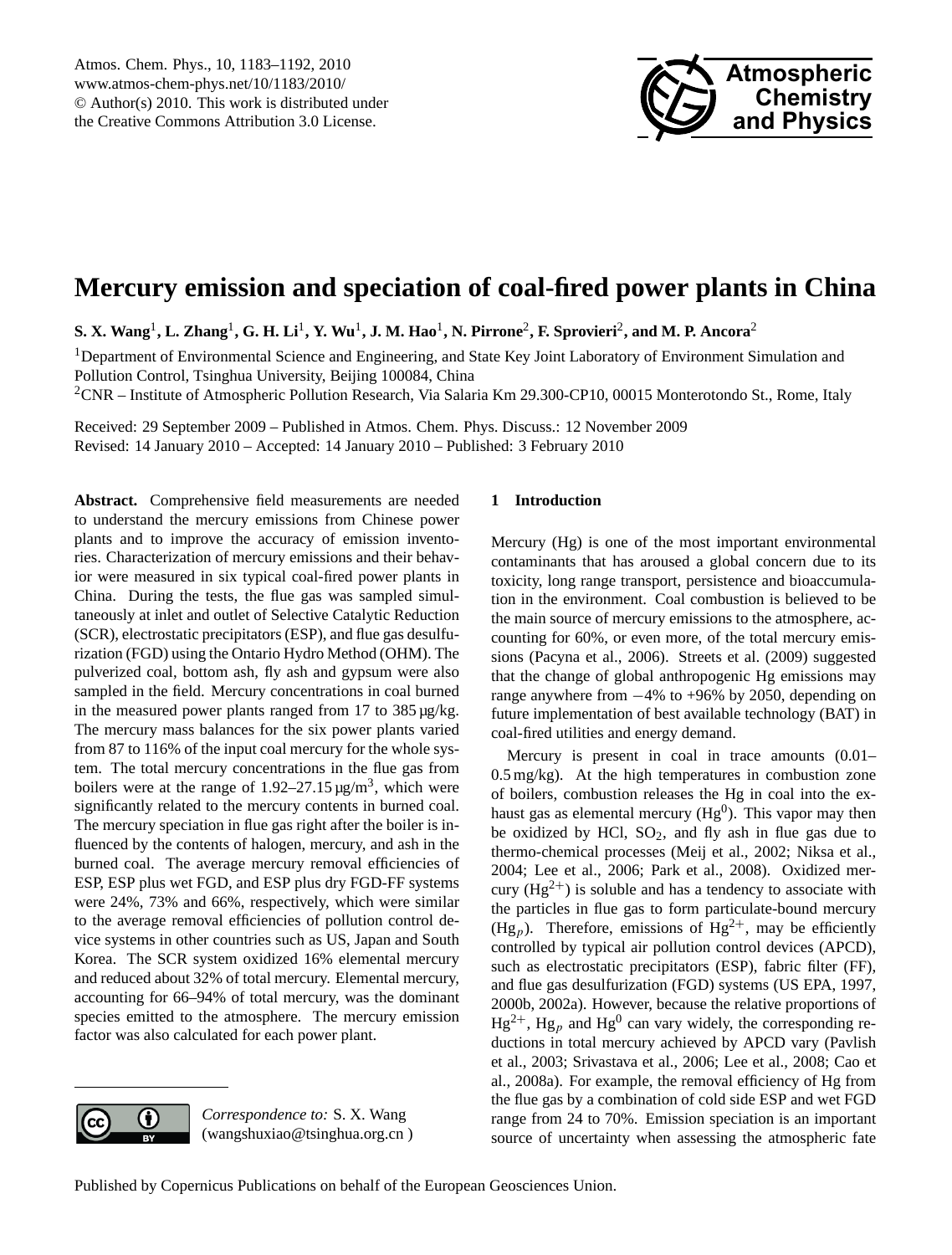of mercury because  $Hg^{2+}$ ,  $Hg_p$  and  $Hg^0$  have very different physico-chemical characteristics and, consequently, different atmospheric lifetimes.

As the largest coal producer and consumer in the world, China releases amounts of Hg that have been increasing rapidly in recent years and are getting more and more attention (Wu et al., 2006; Pirrone et al., 2009). Wu et al. (2006) estimated mercury emissions from coal-fired power plants in China have been growing at an annual growth rate of 5.9% during 1995–2003, much higher than the average growth rate of all coal consumption sectors. By 2007, the coal consumption by power generation in China increased to 1.49 billion tons, indicating an even higher annual growth rate during 2004–2007.

However, mercury emissions for China have large uncertainties because comprehensive field tests to characterize Hg emissions from coal-fired power stations are only available for the developed countries such as The Netherlands (Meij and Winkel, 2006), United States (US EPA, 2002b) and Japan (Yokoyama et al., 2000; Ito et al., 2006). Due to the paucity of information on Hg emission rates, speciation profiles from Chinese utility boilers and the capture of Hg in Chinese air pollution control devices, the uncertainty of total Hg emissions was estimated to be approximately −40%/+70% for coal-fired power plants in China (Streets et al., 2005; Wu et al., 2009). There are even higher uncertainties for the speciation profiles. Therefore there has been increasing needs to characterize the Hg emissions from coal-fired power plants in China (Niksa and Fujiwara, 2009; Clack, 2009).

Up to now, mercury emission tests have been conducted only for a few power plants in China (Chen et al., 2007; Zhang et al., 2008; Tang et al., 2007). Chen et al. (2007) and Zhang et al. (2008) reported Hg speciation data based on flue gas monitoring with the Ontario Hydro protocol from 6 plants at the inlets and outlets to the particle collection devices. They found that the average mercury removal efficiency of the ESP systems was 11%, and that of the FF systems was 52%, much lower than the average removal efficiencies of pollution control devices in US plants. The tests also indicated that share of  $Hg^0$  vs. total  $Hg$  in Chinese boilers is much higher than that found in US boilers. For example, the share of Hg $^0$  is 26% on average for the outlet of ESPs tested in the US, while such ratio increases to 56% on average for Chinese boilers, which may be mainly because the compositions of Chinese coals differ from those of US coals. At the end of 2008, about 48% of Chinese coal-fired power plants were equipped with FGD. Considering that FGDs are going to be installed in all new units (according to the 11th five-year plan), the application rate of FGDs will reach up to 60% in 2010 and will keep increasing during 2010–2020 (Zhao et al., 2008). However, the test data for Hg emissions from coal-fired power plants with ESPs plus FGD are scarce in China. Therefore, more field tests are needed on more Chinese power plants to understand the full details of mercury partitioning and emissions from Chinese power plants, especially those with ESPs plus FGD.

In this paper, we present a comprehensive analysis of onsite measurements for mercury emission and behavior in six Chinese coal-fired power plants. The Ontario Hydro Method was used to sample the mercury in flue gases, at the inlet of the APCDs and at the stack, in order to understand the change in chemical forms of mercury. The fate of Hg in coal-fired power plants, including its removal by APCDs was quantified by collecting and analyzing gaseous samples as well as solid samples such as coal, fly ash, bottom ash, gypsum (byproduct from FGD), and effluents. The assessment of mercury emission and total mercury mass balance was estimated from the gathered sample data.

## **2 Experimental methods**

## **2.1 Power plants tested**

Onsite tests were carried out in six typical coal-fired power plants across China, covering the most common unit types in terms of boiler variety, coal quality, and emission control device. As shown in Table 1, all the tested units are pulverized coal boilers ranging from 100 to 600 MW. Among these units, three of them burn bituminous coal, two burn lignite coal and one burns anthracite coal. All tested units have ESP or FF systems for removing particles in flue gases. Five of six tested units install wet FGD while plant 5 uses CFB-FGD, a type of dry FGD, to control  $SO<sub>2</sub>$  emissions. Plant 6 installs Selective Catalytic Reduction system (SCR) to control  $NO<sub>x</sub>$ emissions. During the test period, all of the power units were operating under normal conditions.

## **2.2 Sampling and analysis methods**

The APCD configuration and all the sampling locations in power plants are shown in Fig. 1. The Ontario Hydro Method (ASTM, 2002) was performing onsite tests for total mercury and speciation profile at inlet/outlet of SCR (if applicable), ESP, and FGD. The samples were withdrawn from the flue gas stream isokinetically through a probe/filter system maintaining the flue gas at  $120\,^{\circ}\text{C}$ , which is followed by a series of impingers in an ice bath. The particulate-bound mercury is collected on the quartz fiber filter. The  $Hg^{2+}$  is collected in the first three impingers with 1.0 mol/L potassium chloride  $(KCl)$  solution and  $Hg^0$  is collected in subsequent impingers, of which one impinger containing a 5% nitric acid  $(HNO<sub>3</sub>)$ and 10% peroxide  $(H_2O_2)$  solution and three impingers with a solution of 10% sulfuric acid  $(H_2SO_4)$  and 4% potassium permanganate ( $KMnO<sub>4</sub>$ ), as shown in Fig. 2.

Liquid and solid samples were collected in the field and analyzed in accordance with US EPA 7470A for liquid samples and 7473 for solid samples. The impinger solutions are recovered and analyzed with Cold Vapor Atomic Absorption Spectrophotometry (CVAAS) type mercury analyzer with a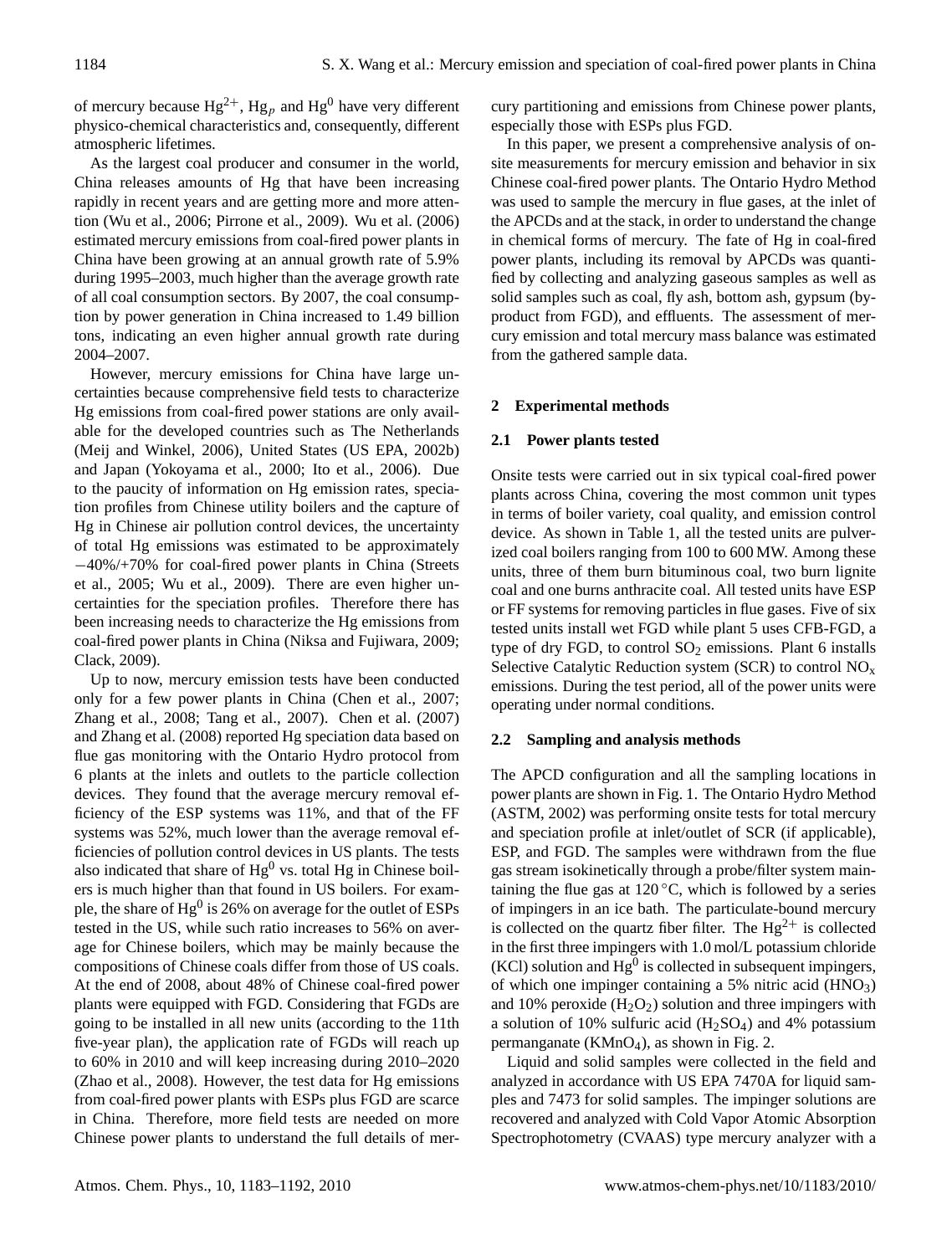| Power plant | Installed capacity (Mw) | Location  | Boiler type | Air pollution control devices (APCDs) | Coal type         | Coal consumption $(kt/yr)$ |
|-------------|-------------------------|-----------|-------------|---------------------------------------|-------------------|----------------------------|
| Plant 1     | 200                     | Guizhou   | PC boiler   | $ESP+WFGD$                            | <b>Bituminous</b> | 894                        |
| Plant 2     | 600                     | Guizhou   | PC boiler   | $ESP+WFGD$                            | <b>Bituminous</b> | 1672                       |
| Plant 3     | 300                     | Guizhou   | PC boiler   | $ESP+WFGD$                            | Anthracite        | 836                        |
| Plant 4     | 600                     | Guangdong | PC boiler   | $ESP+WFGD$                            | Lignite           | 1280                       |
| Plant 5     | 100                     | Shanxi    | PC boiler   | ESP+CFB-FGD+FF                        | <b>Bituminous</b> | 363                        |
| Plant 6     | 165                     | Beijing   | PC boiler   | $SCR + ESP + WFGD$                    | Lignite           | 452                        |

**Table 1.** Information of the onsite tested utility boilers.

Notes: PC boiler – pulverized-coal boiler ESP – electrostatic precipitator FF – fabric filter FGD – flue gas desulfurization WFGD – wet FGD CFB-FGD – circulating fluidized bed FGD SCR – selective catalytic reduction

**Table 2.** Proximate and ultimate analysis of tested coals.

| Coal sample | Proximate analysis |            |                       |                      | Ultimate Analysis |            |            |            |            |            |                 |              |             |                  |
|-------------|--------------------|------------|-----------------------|----------------------|-------------------|------------|------------|------------|------------|------------|-----------------|--------------|-------------|------------------|
|             | $M_{ad}$<br>%      | $A_d$<br>% | $V_{\text{daf}}$<br>% | FC <sub>d</sub><br>% | Q<br>MJ/kg        | $C_d$<br>% | $H_d$<br>% | $N_d$<br>% | $O_d$<br>% | $S_d$<br>% | C1<br>mg/kg     | F<br>mg/kg   | Br<br>mg/kg | Hg<br>$\mu$ g/kg |
| Plant 1     | 1.70               | 32.49      | 15.30                 | 57.18                | 21.17             | 59.35      | 2.41       | 0.92       | 0.80       | 4.03       | $63\pm46(4)$    | $215 \pm 25$ | $55 \pm 19$ | $233\pm12(6)$    |
| Plant 2     | 1.27               | 34.37      | 25.06                 | 49.18                | 19.60             | 57.27      | 3.06       | 0.95       | 3.21       | 1.14       | $190\pm115(4)$  | $150 + 55$   | $34 + 17$   | $142\pm38(3)$    |
| Plant 3     | 1.74               | 31.06      | 12.31                 | 60.45                | 20.51             | 59.82      | 2.22       | 0.92       | 2.02       | 3.96       | $117\pm32(3)$   | $235 \pm 26$ | $55 + 22$   | $174\pm19(6)$    |
| Plant 4     | 7.60               | 21.34      | 35.99                 | 50.35                | 21.73             | 62.18      | 3.46       | 0.76       | 11.70      | 0.56       | $136\pm 15(5)$  | N.A.         | N.A.        | $35\pm10(5)$     |
| Plant 5     | 1.25               | 36.32      | 24.11                 | 48.33                | 20.51             | 52.39      | 2.88       | 0.79       | 5.22       | 2.40       | $318\pm 68$ (4) | $149 + 43$   | $63\pm6$    | $385 \pm 113(5)$ |
| Plant 6     | 6.11               | 7.42       | 34.70                 | 60.46                | 22.82             | 75.52      | 4.13       | 0.84       | 11.65      | 0.44       | $160\pm83(4)$   | $114\pm32$   | $42 + 7$    | $17\pm 5(7)$     |

Note: the numbers in brackets are number of samples analyzed; the numbers of samples for analysis of F and Br are same as that for analysis of Cl content.

detection limit of  $0.005 \,\mathrm{\upmu g/m^3}$ . The samples of coal, fly ash, bottom ash and gypsum were analyzed with Direct Mercury Analyzer (Milestone DMA-80, Italy) with a detection limit of  $0.05 \mu$ g/g.

# **2.3 Quality assurance and quality control (QA/QC)**

All sampling tests and analysis were carried out in triplicate or more to obtain parallel results and reduce uncertainties. The parallel tests were found to be reproducible. Differences of tests in each sampling site are within a range of  $\pm 20\%$ , which is acceptable for onsite tests. Most of the differences came from the fluctuation of flue gas because of the time difference of sampling. The error in the analytical procedure is less than 5%. The data obtained from tests at the same conditions were averaged to get the final results.

Each of the seven impingers in the sampling train of Ontario Hydro Method was recovered and analyzed separately. Thereby the success of the sample collection can be evaluated. For example, if the first KCl impinger collected over 85% of the  $Hg^{2+}$  and the last one collected less than 5%, we could have a reasonable degree of confidence that the  $Hg^{2+}$  had been successfully collected. Otherwise we would hypothesize that a considerable breakthrough of mercury species had occurred and the sample collection was not successful.

The removal efficiencies of APCDs can be calculated either by the mercury concentration in flue gas at inlet/outlet of APCDs or by the mass balance. The removal efficiency based on the mercury concentration in flue gas at inlet/outlet of APCDs and that based on the mass balancing were compared and their differences were less than 20%.

#### **3 Results and discussion**

## **3.1 Properties of feed-coal**

The six selected plants are located in different parts of China, and thus the coal collected from each plant has different qualities. Differences in coals quality may lead to a different behavior of mercury species in the flue gas. The results of proximate and ultimate analysis of feed-coals were presented in Table 2. The contents of mercury, chlorine (Cl) and ash in coal have significant impacts on Hg speciation. The mercury content in these coals varies from 17 to 385  $\mu$ g/kg, which agrees with mercury contents of 10–570 µg/kg in Chinese coals found by other researchers (USGS, 2004; Zheng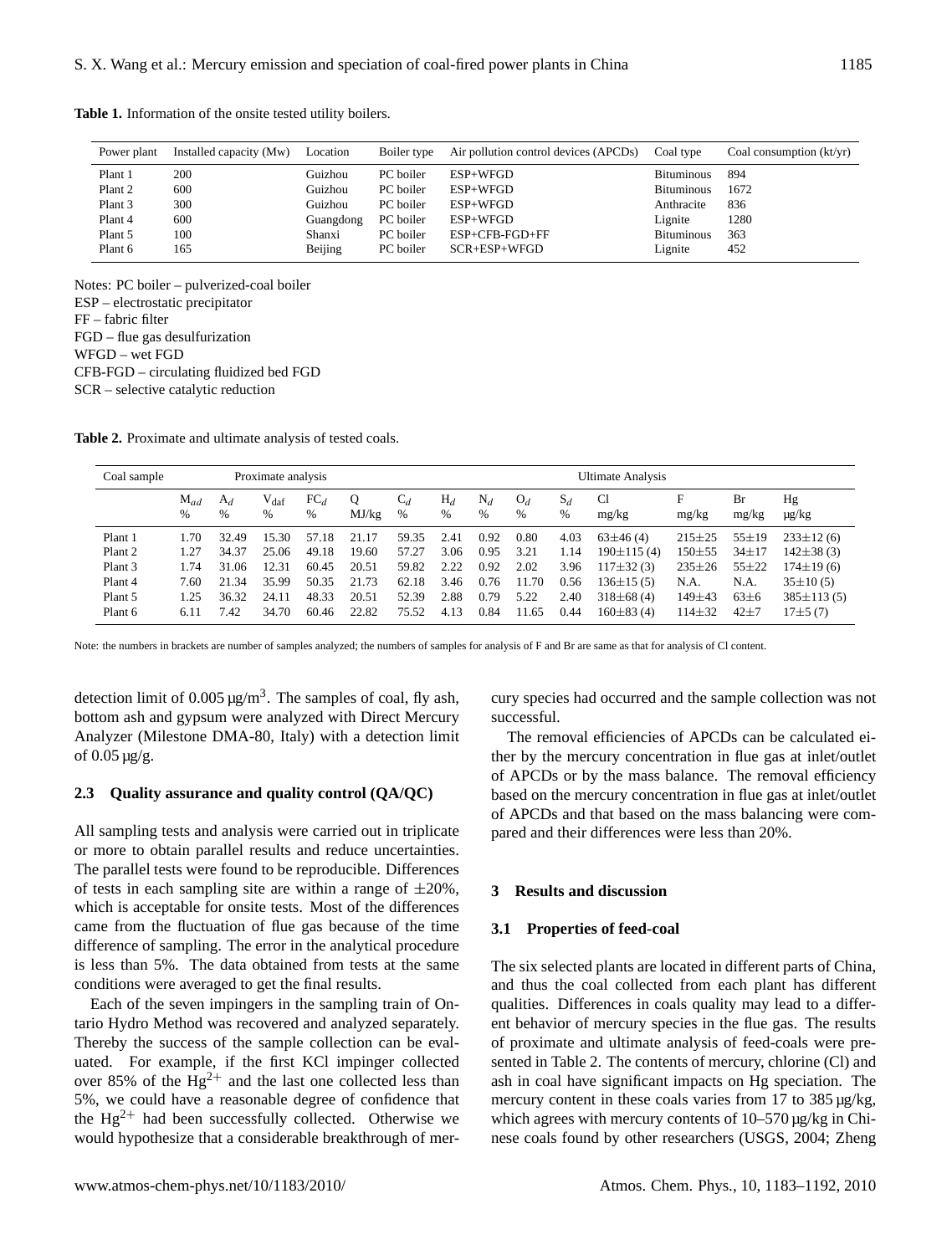

**Fig. 1.** Sampling locations in tested power plants.



**Fig. 2.** Ontario Hydro Method for measuring mercury speciation in flue gas.

et al., 2007a, b). The chlorine content in feed-coal varies from 63–318 mg/kg, which is much lower than the average value of US coals, 628 mg/kg (Ren et al., 2006). The ash content of tested coals varies from 7.42 to 36.32% and sulfur content ranges from 0.44 to 4.03%. The ash and sulfur content of coals used in plant 1–5 is much higher than that in US coals. To identify the impacts of bromine (Br) and fluorine (F) on Hg emissions, we also analyzed the content of Br and F in tested coals. The results indicate that the fluorine in coal ranges from 114 to 235 mg/kg and bromine from 34 to 63 mg/kg.

## **3.2 Mercury concentration and speciation in flue gas**

Table 3 gives the concentrations of total Hg,  $Hg^{0}$ ,  $Hg^{2+}$  and  $Hg_p$  across APCDs in 6 power plants. All the data are normalized to dry flue gas in standard conditions.

#### **3.2.1 Mercury release from coal combustion**

The total mercury concentration in flue gas at inlet of ESP (at inlet of SCR for plant 6) varies over a large range, from 1.92 to 27.15  $\mu$ g/m<sup>3</sup>. There is significant correlation between the mercury content of coal and the total mercury concentration in flue gas released from the tested boilers (as shown in Fig. 3), with a correlation coefficient of 0.98 for bituminous and lignite coal-fired boilers. The anthracite coalburning unit emitted higher concentration of total mercury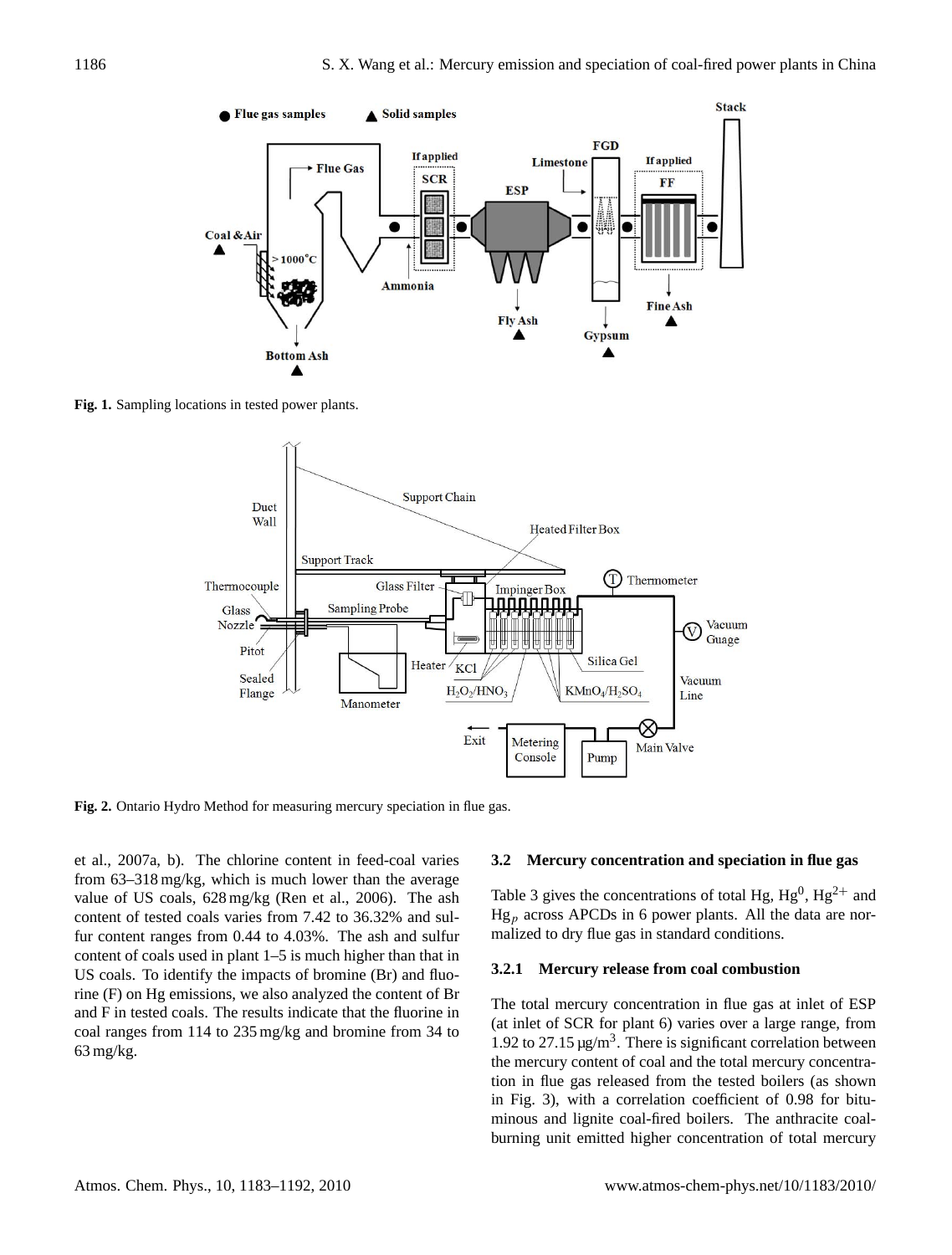**Table 3.** Concentrations of different mercury species in flue gas at each sampling location.

|                   |                 | Plant 1          | Plant 2          | Plant 3          | Plant 4         | Plant 5          | Plant 6         |
|-------------------|-----------------|------------------|------------------|------------------|-----------------|------------------|-----------------|
| <b>Before SCR</b> | Total Hg        |                  |                  |                  |                 |                  | $1.92 \pm 0.05$ |
| $(\mu g/m^3)$     | $Hg^{2+}$       |                  |                  |                  |                 |                  | $0.15 \pm 0.04$ |
|                   | Hg <sup>0</sup> |                  |                  |                  |                 |                  | $1.55 \pm 0.12$ |
|                   | $Hg_p$          |                  |                  |                  |                 |                  | $0.22 \pm 0.02$ |
| <b>Before ESP</b> | Total Hg        | $20.77 \pm 2.17$ | $15.06 \pm 1.99$ | $27.15 \pm 0.46$ | $3.13 \pm 0.13$ | $26.93 \pm 2.33$ | $1.89 \pm 0.13$ |
| $(\mu g/m^3)$     | $Hg^{2+}$       | $11.42 \pm 0.74$ | $4.64 \pm 0.83$  | $22.22 \pm 0.35$ | $0.42 \pm 0.11$ | $23.73 \pm 1.83$ | $0.40 \pm 0.10$ |
|                   | Hg <sup>0</sup> | $6.00 \pm 0.66$  | $7.05 \pm 0.32$  | $2.11 \pm 0.32$  | $2.48 \pm 0.26$ | $2.78 \pm 0.40$  | $1.02 \pm 0.07$ |
|                   | $Hg_p$          | $3.36 \pm 0.17$  | $3.37 \pm 0.53$  | $2.82 \pm 0.36$  | $0.23 \pm 0.04$ | $0.42 \pm 0.10$  | $0.47 \pm 0.02$ |
| After ESP         | Total Hg        | $13.20 \pm 1.89$ | $8.07 \pm 1.15$  | $24.35 \pm 0.64$ | $2.94 \pm 0.11$ | 21.96±4.13       | $1.44 \pm 0.04$ |
| $(\mu g/m^3)$     | $Hg^{2+}$       | $8.92 \pm 1.24$  | $3.99 \pm 0.39$  | $17.90 \pm 0.58$ | $0.42 \pm 0.06$ | $18.36 \pm 3.64$ | $0.44 \pm 0.03$ |
|                   | Hg <sup>0</sup> | $4.27 \pm 0.74$  | $4.08 \pm 0.63$  | $6.44 \pm 0.55$  | $2.50 \pm 0.14$ | $3.58 \pm 0.57$  | $1.00 \pm 0.03$ |
|                   | $Hg_p$          | $0.01 \pm 0.00$  | $0.00 \pm 0.00$  | $0.00 \pm 0.00$  | $0.02 \pm 0.00$ | $0.02 \pm 0.00$  | $0.00 \pm 0.00$ |
| After FGD         | Total Hg        | $6.69 \pm 1.24$  | $4.53 \pm 0.68$  | $5.06 \pm 0.43$  | $2.27 \pm 0.19$ |                  | $1.22 \pm 0.12$ |
| $(\mu g/m^3)$     | $Hg^{2+}$       | $1.66 \pm 0.64$  | $0.84 \pm 0.20$  | $0.45 \pm 0.09$  | $0.14 \pm 0.03$ |                  | $0.13 \pm 0.02$ |
|                   | Hg <sup>0</sup> | $5.03 \pm 1.05$  | $3.70 \pm 0.40$  | $4.61 \pm 0.46$  | $2.13 \pm 0.20$ |                  | $1.08 \pm 0.11$ |
|                   | $Hg_p$          | $0.00 \pm 0.00$  | $0.00 \pm 0.00$  | $0.00 \pm 0.00$  | $0.00 \pm 0.00$ |                  | $0.00 \pm 0.00$ |
| After FF          | Total Hg        |                  |                  |                  |                 | $9.16 \pm 1.69$  |                 |
| $(\mu g/m^3)$     | $Hg^{2+}$       |                  |                  |                  |                 | $3.04 \pm 0.64$  |                 |
|                   | Hg <sup>0</sup> |                  |                  |                  |                 | $6.11 \pm 1.09$  |                 |
|                   | $Hg_p$          |                  |                  |                  |                 | $0.01 \pm 0.00$  |                 |



**Fig. 3.** Correlation between mercury content of coal and total mercury concentration in flue gas released from boilers.

than the bituminous and lignite coal-fired boilers, which is in line with a previous study in Korea (Park et al., 2008). Further study is necessary to investigate the mechanism of Hg release from anthracite.

During combustion, most of the Hg in coal is first released in  $Hg<sup>0</sup>$  form. With the existence of Cl, Br, and particles in flue gas, part of the Hg<sup>0</sup> is oxidized into Hg<sup>2+</sup> either by gas phase oxidation or catalytic oxidation (Galbreath and Zygarlicke, 2000). As the flue gas temperature decreases, part of

the  $Hg^0$  and  $Hg^{2+}$  in the gas phase condenses on or is adsorbed by fly ash particles. According to Table 3, the speciation profile varies a lot among the tested plants. Generally the share of  $Hg<sup>0</sup>$  to total  $Hg$  in flue gas released from lignite coal-burning boilers (80% on average) is significantly higher than that from the bituminous coal-fired boilers (30% on average). By contrast, the share of  $Hg^{2+}$  to total Hg in flue gas released from lignite coal-burning boilers is significantly lower than that from the bituminous coal-fired boilers. The share of Hg<sub>p</sub> to total Hg varies from 2 to 22%, which is significantly lower than that from US tests.

Halogen in coal can be a key factor influencing Hg speciation. We collected data from over twenty onsite tests and analyzed the effect of chlorine content in coal on mercury speciation in the flue gas released from the boilers, as shown in Fig. 4a. We found that, with three sample points excluded, the correlation coefficient reached 0.75, indicating that chlorine content of coal may have significant effect on distribution of different mercury species. This is in line with previous studies (Yang et al., 2007; Chen et al., 2007). The follow reactions show the mechanism of mercury changing from elemental form to oxidized form with the presence of halogens (Cl and Br). In the reactions, M stands for metal and X stands for halogen.

| $MX(s) \longrightarrow MX(g)$ | (R1) |
|-------------------------------|------|
|                               |      |

$$
MX(g) \longrightarrow M(g) + X(g) \tag{R2}
$$

$$
Hg(s) \longrightarrow Hg(g) \tag{R3}
$$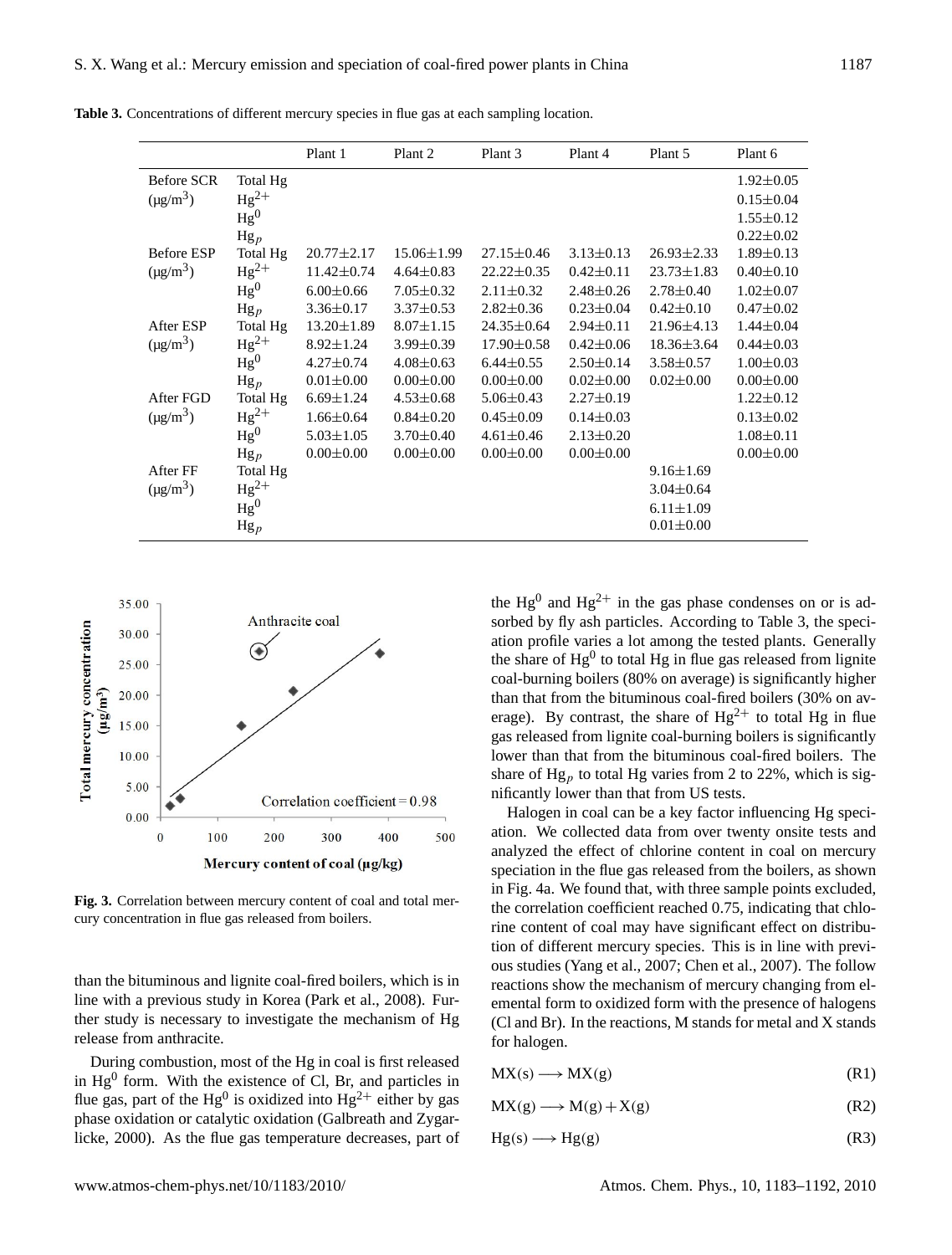

**Fig. 4.** Correlation between halogen content of coal and the  $Hg^{2+}$ percentage in flue gas released from boilers: **(a)** chlorine; **(b)** bromine.

$$
Hg(g) + 2X(g) \longrightarrow HgX_2(g)
$$
 (R4)

The three exceptional sample points in Fig. 4a are probably because of the bromine content of coal. There is evidence that bromine species are capable of enhancing the conversion of  $Hg^0$  to  $Hg^2$ <sup>+</sup> (Liu et al., 2007; Cao et al., 2008b; Niksa et al., 2009). We found there was significant correlation between the  $Hg^{2+}$  percentage in flue gas released from the tested boilers and the bromine content of coal (see Fig. 4b), with a correlation coefficient of 0.83. The bromine content of coal eventually determines the  $Hg^{2+}$  percentage in the flue gas more than chlorine.

The particulate concentration in flue gas is largely affected by the ash content in coal burned. Particles tend to be the adsorbents in flue gas. Mercury adsorption onto the particulates in flue gas can be considered as mono-molecule-layer adsorption. Therefore, Langmuir's adsorption isotherm formula (see Eq. 1) can be applied in this case.

$$
\gamma = \frac{Kbp}{1 + bp} \tag{1}
$$



**Fig. 5.** Correlation between the M/A ratio of coal and the  $Hg_p$ percentage in flue gas released from boilers.

In Eq. (1),  $\gamma$  is the total amount of adsorption; K and b are constants;  $p$  is the partial pressure of the adsorbate. Mercury is a trace element in flue gas, which means  $bp \ll 1$ . Accordingly, Eq. (1) can be rewritten as Eq. (2):

$$
\gamma = Kbp \tag{2}
$$

For a certain amount of adsorbent, more mercury leads to higher mercury partial pressure, and higher partial pressure leads to larger amount of adsorption. In other words, the higher ratio of mercury content to ash content of coal (M/A ratio) contributes to higher adsorption rate, i.e. the  $Hg_p$  percentage in flue gas. The correlation between M/A ratio and  $Hg_p$  percentage was tested in Fig. 5. We found that the correlation coefficient was 0.79 when we removed two exceptional sample points. The exception might have something to do with the temperature, which is another sensitive variable in the adsorption process.

#### **3.2.2 Mercury behavior across APCDs**

ESP is the most commonly used APCD in coal-fired power plants. In China, more than 90% of total installed power capacity has ESPs. Particulate-bound mercury is simultaneously removed when the particles are captured by ESP. ESPs can capture nearly all  $Hg_p$ , as shown in Table 3. Although gas phase mercury is barely removed by ESPs, it does transform continuously across the ducts and devices. Oxidized mercury with positive charge, on the other hand, will move forward along with the flue gas. Therefore,  $Hg^{2+}$  is unlikely to be adsorbed onto particles to transform to  $Hg_p$ . However, some of the Hg<sup>0</sup> will be adsorbed or oxidized into Hg<sub>p</sub> or  $Hg^{2+}$  when cooling to 400 °C, which explains the fact that total gaseous mercury decreased when going through ESP in some tests (plant 1, 2 and 5). The concentration of total gaseous mercury at outlet of ESP was 18–30% lower than that at inlet of ESP for plant 1, 2 and 5. Another process taking place inside ESP is the transformation of  $Hg^{2+}$  to  $Hg^{0}$ .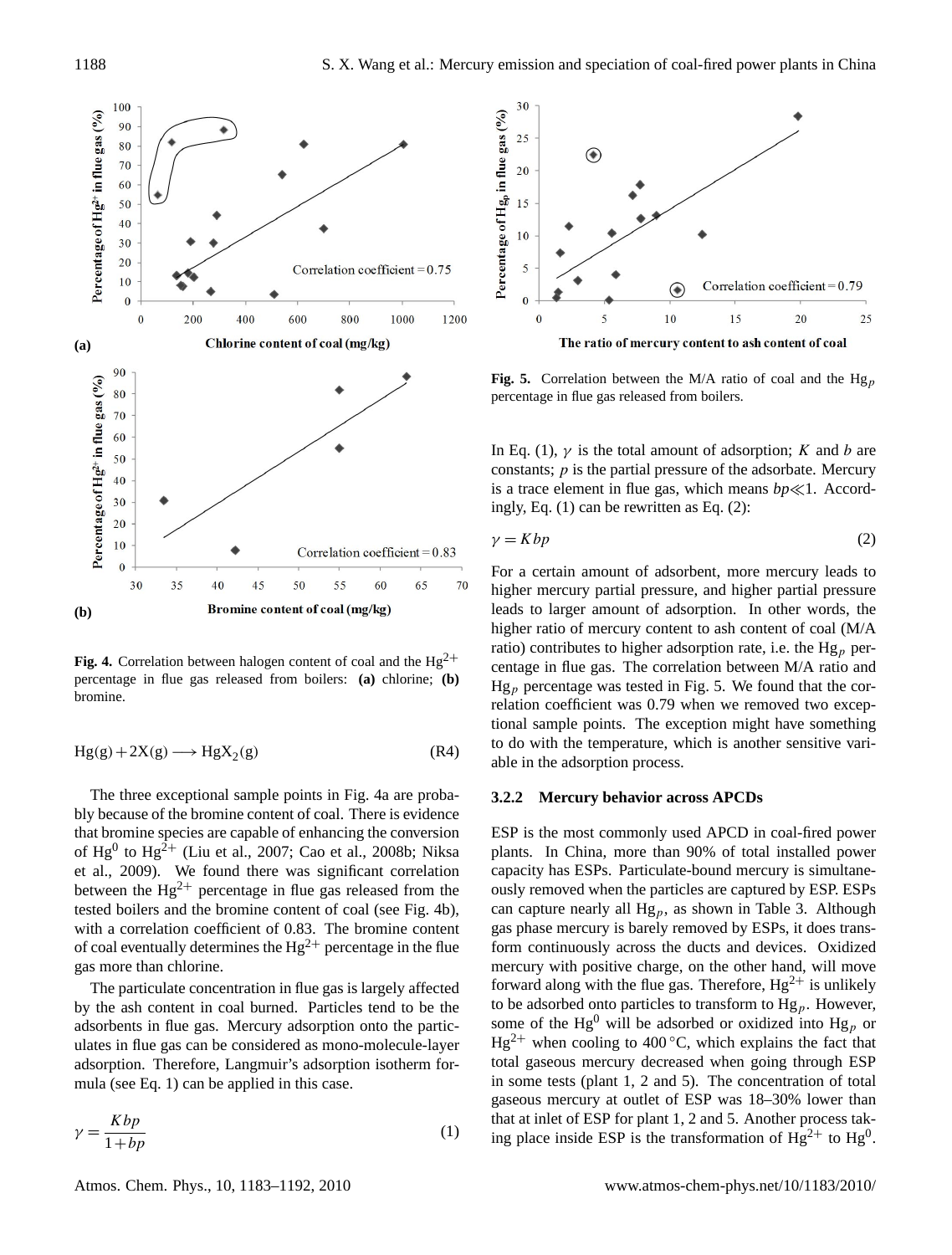

**Fig. 6.** Influence of  $Hg^{2+}$  concentration in flue gas before ESP on the transformation from  $Hg^{2+}$  to  $Hg^{0}$ .

If no  $Hg^{2+}$  was supposed to be adsorbed to particles, then all the  $Hg^{2+}$  reduction occurred across the ESP because all  $Hg^{2+}$  was transformed into  $Hg^{0}$ . The balance between  $Hg^{2+}$ and  $Hg^0$  was broken when some of the  $Hg^0$  was adsorbed onto the particles and removed by ESP. To build up a new balance, some  $Hg^{2+}$  converts into  $Hg^{0}$ . The rate is kinetically controlled and the concentration of  $Hg^{2+}$  played important role, as shown in Fig. 6. As a result, the share of  $Hg<sup>0</sup>$  at outlet of ESP was 46% on average, which was much higher than that at outlet of ESPs tested in the United States (26% on average).

Wet FGD is also widely used in Chinese coal-fired power plants. Due to the solubility of  $Hg^{2+}$  in water, 67–98% of  $Hg^{2+}$  was absorbed in the scrubber solution and retained in the FGD gypsum. Higher concentration of  $Hg^{2+}$  in the flue gas led to higher removal efficiency in wet FGD (see Fig. 7). The reduction of  $Hg^0$  in flue gas across wet FGD was less than 30%.

Plant 6 is the only tested plant installing SCR. According to Table 3, the three mercury species were redistributed across SCR. The oxidability of flue gas was enhanced in SCR due to the existence of the catalyst. The catalyst can accelerate Reaction (5):

$$
Hg + O_2 \xrightarrow{catalyst} Hg^0 \tag{R5}
$$

Part of the Hg<sup>0</sup> was thus transformed to Hg<sup>2+</sup>. The share of  $Hg^{2+}$  in flue gas increased from 8% before SCR to 21% after SCR. On the contrast, the share of  $Hg^0$  in flue gas decreased from 81% before SCR to 54% after SCR. Ammonia injection before SCR might have positive effect on the adsorption of mercury onto the particulate matter. That could be the reason why the  $Hg_p$  concentration increased. More tests are needed to confirm the effects of SCR and its catalysts on mercury speciation.

Plant 5 is the only plant with CFB-FGD plus FF system. The sticky  $Hg^{2+}$  in flue gas tends to adsorb on the particles



**Fig. 7.** Influence of  $Hg^{2+}$  concentration before wet FGD on the removal rate of  $Hg^{2+}$  by wet FGD.



Fig. 8. Comparison of mercury removal efficiencies.

when flue gas goes through CFB-FGD and then be captured by FF system. Due to the high percentage of  $Hg^{2+}$  in flue gas after ESP, the removal efficiency of CFB-FGD+FF for  $Hg^{2+}$ is over 80%.

Final emission from stack to the atmosphere varied from 1.22 to 9.60  $\mu$ g/m<sup>3</sup>, and was dominated by Hg<sup>0</sup>. For the boilers with wet FGD systems, the share of  $Hg^0$  to total Hg in stack gas to the atmosphere was 75–94%. For the boiler with  $ESP+CFB-FGD+FF$  system, the share of  $Hg^0$  to total Hg in stack gas to the atmosphere was 67%.

## **3.3 Mercury removal efficiencies of APCDs**

In this study, the average mercury removal efficiencies of the ESP, ESP+WFGD, and ESP+CFB-FGD+FF systems were 24%, 73% and 66%, respectively, as shown in Fig. 8. The removal efficiencies of ESP for tested power plants, including the results from US, Japan and South Korea, varied significantly from 6 to 52%. The mercury removal efficiencies of ESP+WFGD were around 70% for bituminous coal-fired power plants. The Hg removal efficiency for anthracite coalburning unit is higher than that for bituminous coal. The lignite coal-burning plants have lowest Hg removal efficiencies.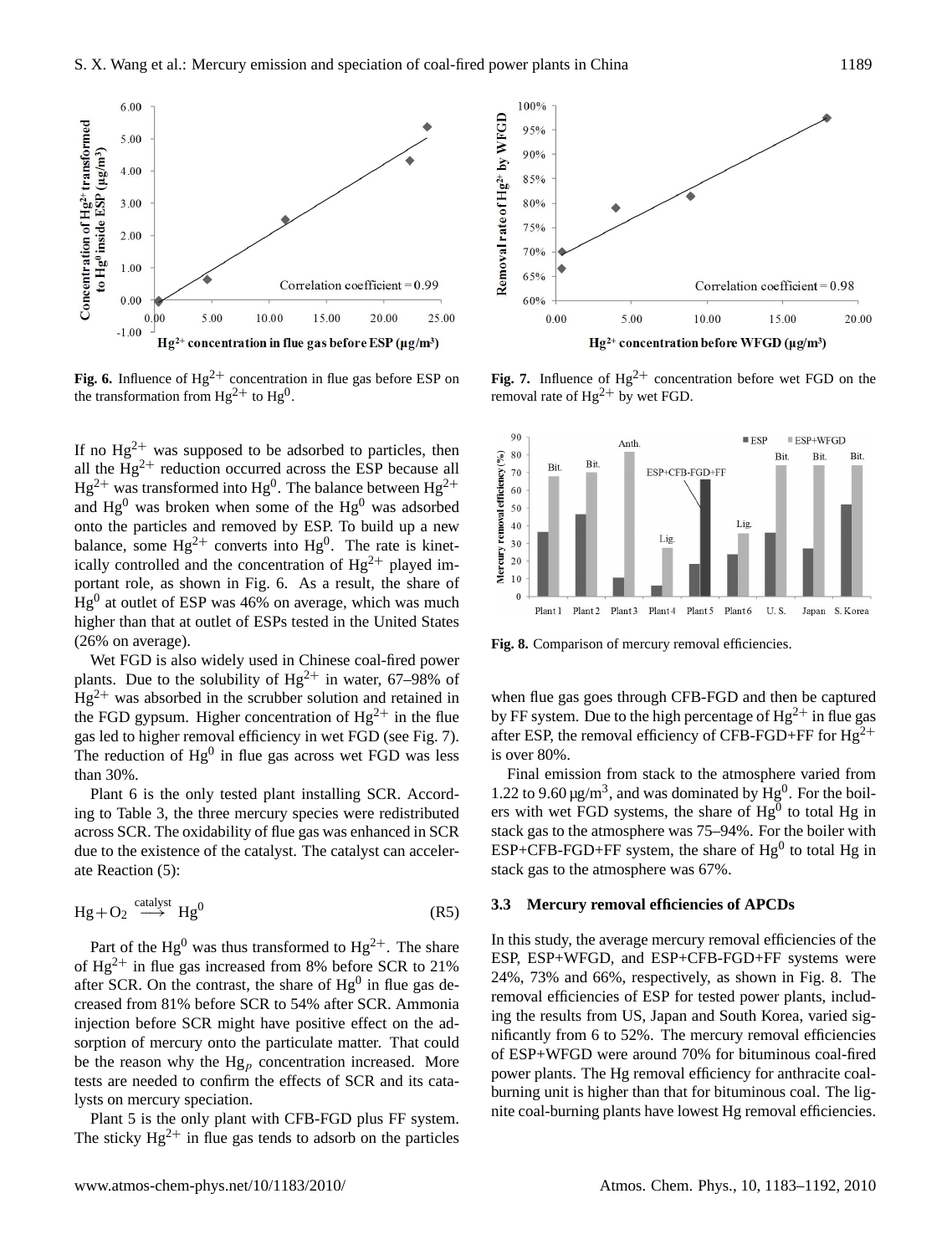|                                                                                                                           | Plant 1                                                              | Plant <sub>2</sub>                                                | Plant <sub>3</sub>                                                  | Plant 4                                                      | Plant 5                                                                | Plant 6                                                    |
|---------------------------------------------------------------------------------------------------------------------------|----------------------------------------------------------------------|-------------------------------------------------------------------|---------------------------------------------------------------------|--------------------------------------------------------------|------------------------------------------------------------------------|------------------------------------------------------------|
| Feed coal $(\mu g/kg)$<br>Bottom ash $(\mu g/kg)$<br>Fly ash $(\mu g/kg)$<br>Gypsum $(\mu g/kg)$<br>Fine ash $(\mu g/kg)$ | $233\pm12(6)$<br>$3 \pm 1(6)$<br>$295 \pm 59(5)$<br>$368 \pm 108(3)$ | $142\pm38(3)$<br>$16\pm4(4)$<br>$245 \pm 34(5)$<br>$561 \pm 8(3)$ | $174 \pm 19(6)$<br>$7 + 3(3)$<br>$160 \pm 19(4)$<br>$309 \pm 12(6)$ | $35 \pm 10(5)$<br>$3 \pm 1(3)$<br>$10\pm2(6)$<br>$90\pm7(4)$ | $385 \pm 113(5)$<br>$3 \pm 1(6)$<br>$134\pm36(4)$<br>$2945 \pm 132(3)$ | $17\pm 5(7)$<br>$1 \pm 0(7)$<br>$24\pm3(6)$<br>$38\pm4(5)$ |
|                                                                                                                           |                                                                      |                                                                   |                                                                     |                                                              |                                                                        |                                                            |

**Table 4.** Mercury contents in solid samples.

Note: the numbers in brackets are number of samples analyzed.

**Table 5.** Mass balance and emission factors of the tested coal-fired power plants.

|                                | Plant 1 | Plant <sub>2</sub> | Plant <sub>3</sub> | Plant 4 | Plant 5 | Plant 6 |
|--------------------------------|---------|--------------------|--------------------|---------|---------|---------|
| Hg in $(g/d)$                  | 570.7   | 757.6              | 479.6              | 138.6   | 799.2   | 26.4    |
| Feed coal                      | 570.7   | 757.6              | 479.6              | 138.6   | 799.2   | 26.4    |
| Hg out $(g/d)$                 | 554.3   | 773.4              | 556.7              | 120.0   | 816.8   | 27.5    |
| Bottom ash                     | 0.2     | 7.3                | 0.1                | 0.1     | 0.2     | 0.0     |
| Fly ash                        | 194.9   | 332.5              | 101.0              | 5.4     | 88.6    | 6.5     |
| Gypsum                         | 200.9   | 237.1              | 351.8              | 27.5    |         | 3.5     |
| Fine ash                       |         |                    |                    |         | 464.3   |         |
| Stack gas                      | 158.3   | 196.5              | 103.7              | 87.0    | 263.7   | 17.5    |
| Hg out/in $(\%)$               | 97.1    | 102.1              | 116.1              | 86.5    | 102.2   | 104.3   |
| Emission factor (mg Hg/t coal) | 75      | 43                 | 32                 | 25      | 131     | 11      |

The overall mercury removal efficiency was in a logarithmic correlation with the total mercury concentration in the flue gas after the boiler (Fig. 9). Shape of the correlation curve was determined by the chlorine content, bromine content, and M/A ratio of the coal. The combination of SCR+ESP+WFGD has relatively higher mercury removal efficiency than ESP+WFGD due to the oxidizing effect of SCR. Combination of ESP+CFB-FGD+FF has a relatively lower efficiency than ESP+WFGD, which indicates stronger co-benefit of mercury abatement from wet FGD than from dry FGD system.

## **3.4 Mercury mass balance in coal-fired power plants**

Table 4 shows the Hg concentrations of solid and liquid samples collected in the field. The Hg concentration in bottom ash ranged from 1 to 16 µg/kg. The concentration of Hg in fly ash from the ESP hopper varied from 10 to 295 µg/kg. The Hg content of gypsum (by-product from wet FGD) ranged from 38 to 561 µg/kg. In addition, the Hg in fine ash from FF was 2945 µg/kg. All of the collected data have been used for the calculation of mercury mass balance in the coal-fired power plants.

The mercury balance was estimated based on the results of Hg analysis in above sessions. Table 5 gives the details of the daily average mass balance calculations for all the six plants. For all the six power plants, the mercury balances recovery rates ranged from 87 to 116% of the mercury in



**Fig. 9.** Overall mercury removal efficiencies of tested power plants.

feed-coals. All the results were within the acceptable error range of  $\pm 20\%$ .

The mass balance results indicate the fate of mercury across APCDs in power plants. Figure 10 is the summarized diagram with mass distribution of mercury in the coal-fired power plants. Only a very small part  $(<1%)$  of Hg in coal was retained in bottom ash. About 5–43% of Hg is collected in the ESP fly ash hopper. About 13–63% of the Hg in coal is captured in gypsum of wet FGD and 19–72% of Hg is emitted to the atmosphere.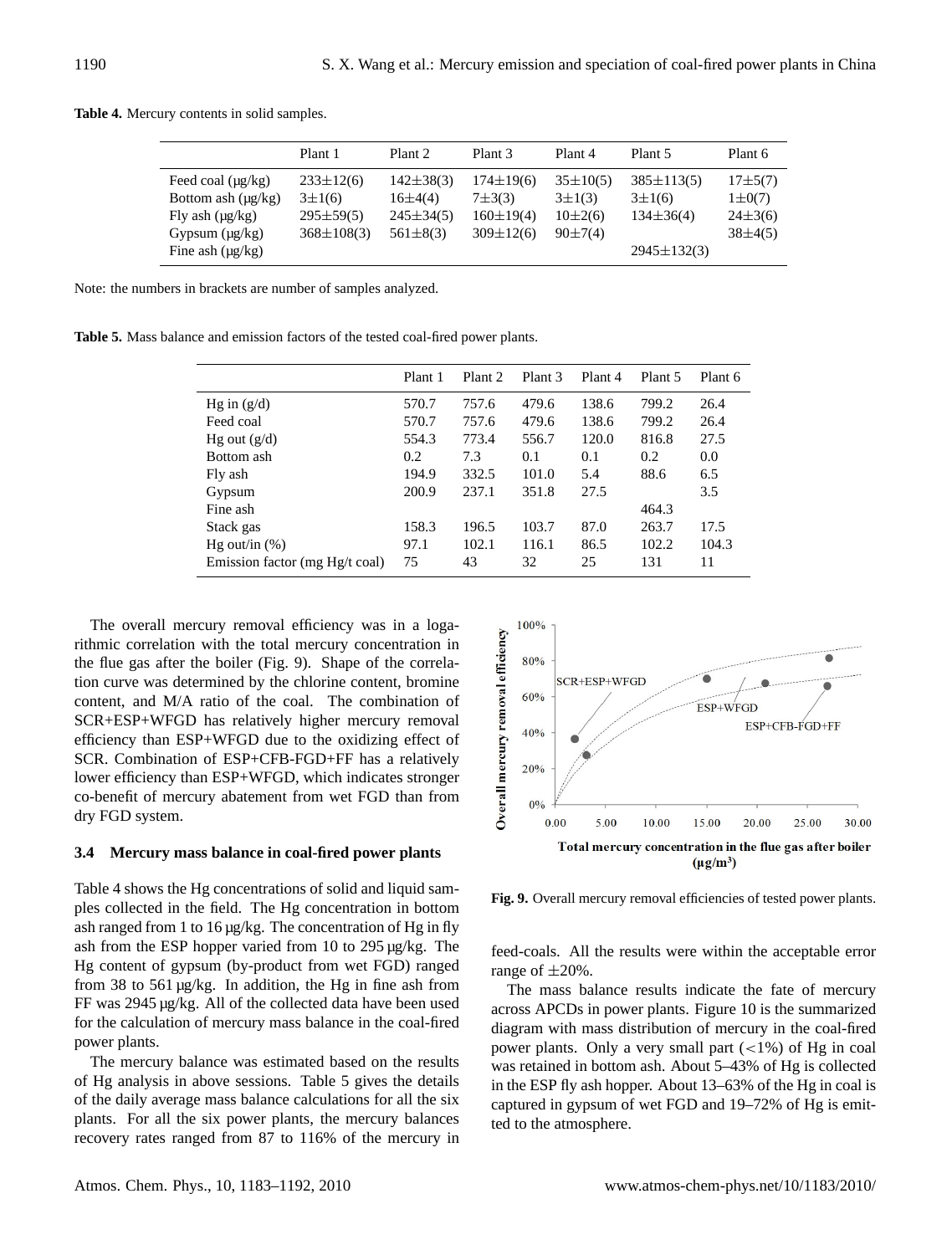

**Fig. 10.** Mass distribution of mercury in the coal-fired power plants.

#### **3.5 Mercury emission factors**

The atmospheric mercury emission factors of each tested power plants are given in Table 5. The emission factor for ESP+WFGD was in the range of 25 to 75 mg Hg/t coal. That for SCR+ESP+WFGD was 11 mg Hg/t coal and for ESP+CFB-FGD+FF 131 mg Hg/t coal. The wide distribution of the emission factors obtained in this study indicates that mercury emissions in Chinese power plants are rather complicated. Therefore, great caution shall be taken when apply the mercury emission characteristics measured in US or other countries to estimate mercury emissions in China.

#### **4 Conclusions**

To investigate the Hg emission characteristics from coal-fired power plants in China, Hg sampling was carried out at six typical power plants burning various types of coals. It was found that the Hg emission was dependent on coal properties and APCDs configuration.

Type of coal was a major factor affecting the Hg emission and speciation in flue gas right after the coal-fired boilers without controls. Anthracite coal with a higher concentration of Hg emitted than bituminous coal. Mercury speciation was mainly influenced by the content of chlorine and bromine in coal.

Mercury concentration and speciation was changed across APCDs. Some of the Hg<sup>0</sup> in flue gas was oxidized to Hg<sup>2+</sup> in SCR. Large amounts of particulate-bound Hg were removed through ESP and small amounts of  $Hg^0$  oxidized to  $Hg^{2+}$ . Around 67–98% of  $Hg^{2+}$  in flue gas was absorbed in the scrubber solution and retained in the FGD gypsum. CFB-FGD plus FF system also removed 80% of  $Hg^{2+}$ .

For the six power plants tested, the mercury mass balances varied from 87 to 116% of the input coal mercury to the plants, which was enough to describe the distribution of mercury in the plant. The distribution of mercury confirmed significant amount of Hg removal by ESP and FGD systems. The average mercury removal efficiencies of the ESP, ESP+WFGD, and ESP+CFB-FGD+FF systems were 24%, 73% and 66%, respectively. And 19–72% of Hg in flue gas was emitted to the atmosphere through stack, which was dominated by  $Hg^0$ .

For a better reliable understanding of the mercury behavior from a coal-fired power plant and other combustion facilities, long-term experiment plan and continuously monitoring of the flue gas are necessary.

*Acknowledgements.* This work was sponsored by Natural Science Foundation of China (No. 20 937 002), Government of Norway (Sino-Norwegian cooperation Project "Capacity building for reducing mercury pollution in China-Case Study in Guizhou province"), and Ministry for the Environment, Land and Sea, Republic of Italy. Additional support was from State Key Joint Laboratory of Environment Simulation and Pollution Control in China (No. 08Z03ESPCT).

Edited by: R. Ebinghaus

#### **References**

- ASTM D6784-02: Standard test method for elemental, oxidized, particle-bound, and total mercury in flue gas generated from coal-fired stationary sources (Ontario-Hydro Method), ASTM International, Pennsylvania, USA, 2002.
- Cao, Y., Cheng, C., Chen, C., Liu, M., Wang, C., and Pan, W.: Abatement of mercury emissions in the coal combustion process equipped with a Fabric Filter Baghouse, Fuel, 87, 3322–3330, 2008a.
- Cao, Y., Gao, Z., Zhu, J., Wang, Q., Huang, Y., and Chiu, C.: Impacts of halogen additions on mercury oxidation, in a slipstream selective catalyst reduction (SCR), reactor when burning subbituminous coal, Environ. Sci. Technol., 42(1), 256–261, 2008b.
- Chen, L., Duan, Y., Zhuo, Y., Yang, L., Zhang, L., Yang, X., Yao, Q., Jiang, Y., and Xu, X.: Mercury transformation across particulate control devices in six power plants of China: The co-effect of chlorine and ash composition, Fuel, 86(4), 603–610, 2007.
- Clack, H.: Mercury capture within coal-fired power plant electrostatic precipitators: model evaluation, Environ. Sci. Technol., 43, 1460–1466, 2009.
- Galbreath, K. C. and Zygarlicke, C. J.: Mercury transformations in coal combustion flue gas, Fuel Process. Technol., 65–66, 289– 310, 2000.
- Ito, S., Yokoyama, T., and Asakura, K.: Emissions of mercury and other trace elements from coal-fired power plants in Japan, Sci. Total Environ., 368, 397–402, 2006.
- Lee, C. W., Serre, S. D., Zhao, Y., Lee, S. J., and Hastings, T. W.: Mercury oxidation promoted by a selective catalytic reduction catalyst under simulated powder river basin coal combustion conditions, J. Air Waste Manage., 58, 484–493, 2008.
- Lee, S. J., Seo, Y. C., Jang, H. N., Park, K. S., Baek, J. I., An, H. S., and Song, K. C.: Speciation and mass distribution of mercury in a bituminous coal-fired power plant, Atmos. Environ., 40, 2215– 2224, 2006.